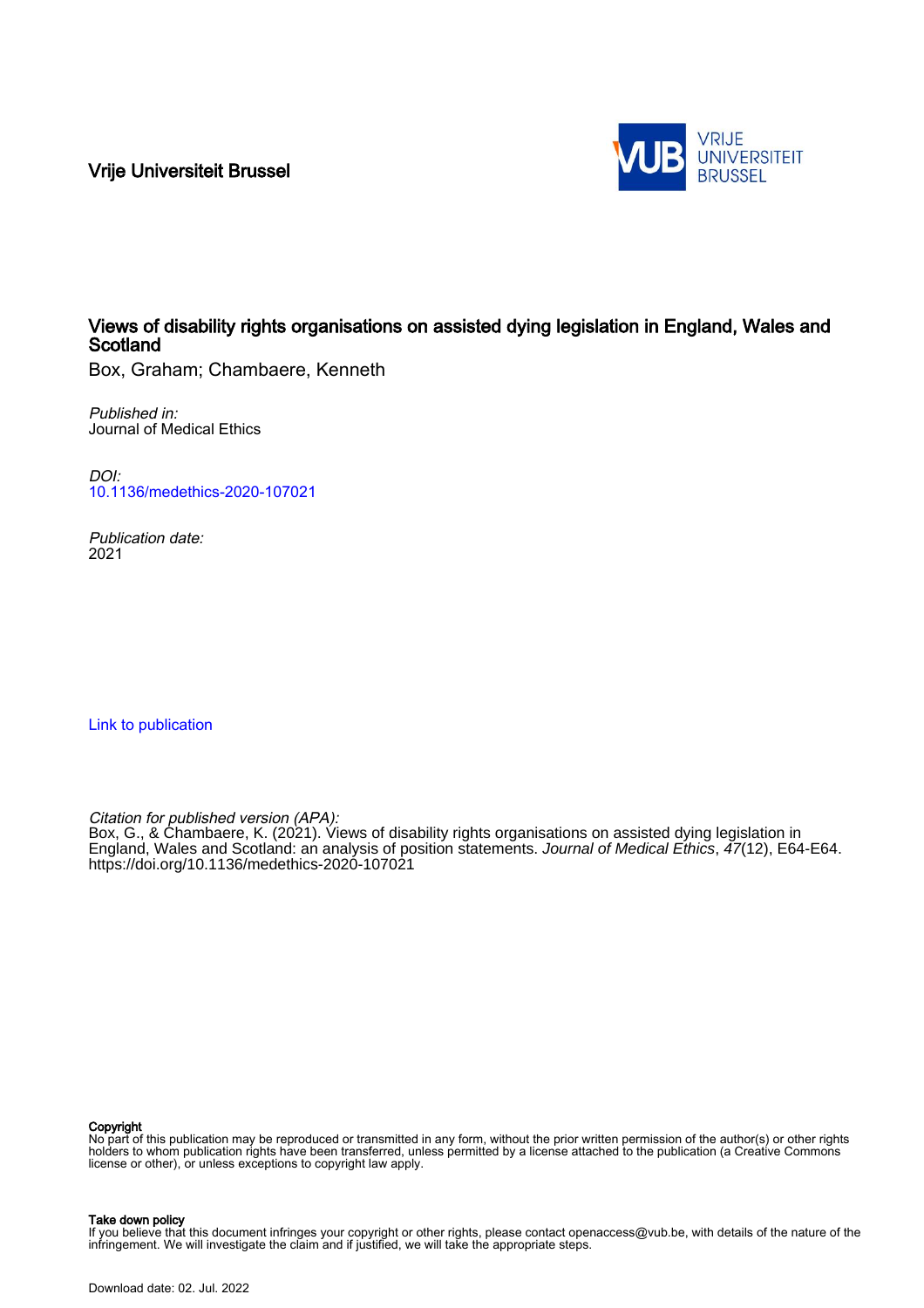# Views of disability rights organisations on assisted dying legislation in England, Wales and Scotland: an analysis of position statements

Graham Box,<sup>1</sup> Kenneth Chambaere<sup>2</sup>

## **ABSTRACT**

► Additional material is published online only. To view please visit the journal online (http://dx.doi.org/10.1136/ medethics-2020-107021).

<sup>1</sup>School of Law, University of Reading, Reading, UK <sup>2</sup> End-of-Life Care Research Group, Ghent University & Vrije Universiteit Brussel (VUB), Ghent, Belgium

#### **Correspondence to**

Dr Graham Box, School of Law, University of Reading, Reading, UK; g.n.box@reading.ac.uk

Received 25 October 2020 Accepted 27 November 2020

# Check for updates

© Author(s) (or their employer(s)) 2021. No commercial re-use. See rights and permissions. Published by BMJ.

#### **To cite:** Box G, Chambaere K. J Med Ethics Epub ahead of print: [please include Day Month Year]. doi:10.1136/ medethics-2020-107021

Assisted dying is a divisive and controversial topic and it is therefore desirable that a broad range of interests inform any proposed policy changes. The purpose of this study is to collect and synthesize the views of an important stakeholder group—namely people with disabilities (PwD)—as expressed by disability rights organisations (DROs) in Great Britain. Parliamentary consultations were reviewed, together with an examination of the contemporary positions of a wide range of DROs. Our analysis revealed that the vast majority do not have a clear public stance; those that do exhibit a significant diversity of opinion. DROs opposing legislation on assisted dying have argued that it would be premature, misguided, inequitable and culturally undesirable. Some specify conditions that would have to be satisfied before they could support legalisation, such as radical improvements in health and social care services (especially those relating to end of life care) and the elimination of discrimination against PwD. DROs supporting assisted dying maintain that a change in the law would promote autonomy, end intense suffering, can be delivered safely and is supported by the DRO's membership. The discussion considers the reasons why several DROs adopt a neutral stance and the argument is made that, whatever their overarching stance on the issue, DROs need to be involved in the policy debate so that the crucial perspectives of PwD are heard and addressed. This is an important message for countries around the world that permit, or are considering legalising, assisted dying.

## **INTRODUCTION**

Since 1997, several countries and US states have legalised assisted dying, using one or both of two different methods. *Euthanasia* is where a physician intentionally ends a patient's life, at their explicit request, by means of active drug administration. *Physician-assisted suicide* 'is similar to euthanasia but involves the provision or prescribing of drugs by a physician for a patient to use to end their own life'.<sup>I</sup> Despite numerous legislative initiatives and judicial challenges, it remains unlawful to encourage or assist the suicide or attempted suicide of a person in England and Wales (as a result of section 2 of the Suicide Act 1961) while, in Scotland, it is illegal to do something knowing that it will be the immediate and direct cause of another person's death. $2<sup>2</sup>$ 

Leaving to one side the role of the judiciary, it is important to note that the law covering England and Wales (which is determined by the UK Parliament, comprising the elected House of Commons and the unelected House of Lords) is independent of Scottish law on assisted dying (which is determined by the Scottish Parliament). The Bill considered by the House of Commons, in 2015, would have allowed 'competent adults who are terminally ill to choose to be provided with medically super-vised assistance to end their own life'.<sup>[4](#page-6-2)</sup> Similarly, the Assisted Suicide (Scotland) Bill, in the same year, sought to enable 'people with terminal or lifeshortening illnesses or progressive conditions which are terminal or life-shortening and who wish to end their lives to obtain assistance in doing so'.<sup>5</sup>

People living with disability have a key contribution to make to these Parliamentary debates. Some might be considered particularly vulnerable to abuse or pressure to end their lives prematurely. Yet many people with a disability support assisted dying and, indeed, have initiated landmark legal challenges to attempt to change, or at least clarify, the law.<sup>6</sup> Disability rights organisations (DROs) therefore have an important and challenging task to represent these diverse views and interests to decision-makers. To date, however, there has been no overarching analysis of their positions on this fundamental moral issue. Nor has there been detailed inquiry into the types of arguments that DROs deploy when seeking to influence legislative debates and wider public policy. This research is relevant and important, therefore, in the light of the ongoing legal and societal debate.

The paper has two aims. First, to examine the distribution of public positions that DROs have adopted on the legalisation of assisted dying in Great Britain. Second, to present a thematic analysis of the arguments deployed by DROs in support of their positions. The study is focused on England, Wales and Scotland and therefore reflects the social and political arrangements in those countries. Nonetheless, the insights that it generates have international relevance and can inform the positions taken by DROs and policy makers globally, remembering that 15% of the world's population lives with a disability.<sup>[7](#page-6-5)</sup>

## **METHODOLOGY**

#### **Defining the target population**

In the UK context, disability is defined in the Equality Act 2010. Section 6 sets out the general test that it is a 'physical or mental impairment which has a substantial and long term adverse effect on [a person's] ability to carry out normal day to day activities'.<sup>8</sup> Schedule 1 includes a range of supplementary provisions, the most relevant of which (Paragraph 6) notes that cancer, HIV and multiple

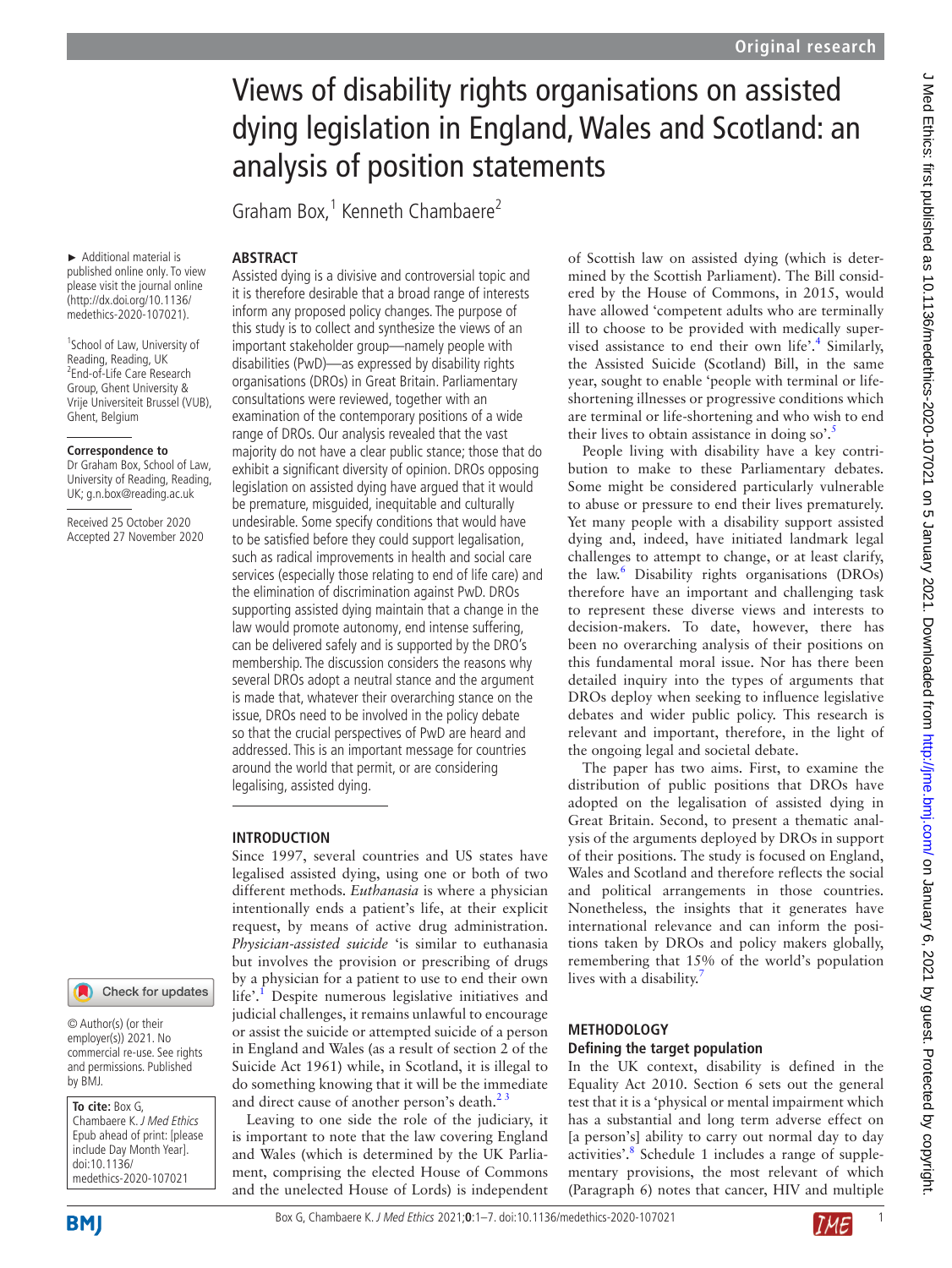sclerosis are disabilities. The Schedule also gives powers for the making of regulations on the meaning of disability.<sup>[9](#page-6-7)</sup>

For the purposes of this article, a DRO is defined as any organisation whose primary purpose is to support those with a disability (as defined previously). Most DROs focus on providing support and information to people with a particular condition, such as the British Heart Foundation or Versus Arthritis. Others relate to a particular age group that will include some who are disabled (eg, Age UK) and some provide generic support, including to people living with a disability (eg, Scottish Independent Advocacy Alliance).

Note that hospices are not part of the study, even though they support people living with disability, since they have a unique perspective on assisted dying that deserves to be studied in its own right. Equally, lobby groups established specifically to influence the assisted dying debate are excluded. There are many of these, such as Care Not Killing, Dignity in Dying, Disabled Activists for Dignity in Dying, Friends at the End, Living and Dying Well, My Life, My Death My Choice and Not Dead Yet. They were formed, and exist, to articulate and defend a particular side of the argument. Our interest is in DROs whose focus is on people with disability and whose perspective on assisted dying is not their *raison d'être*.

## **Data collection procedure**

The positions of DROs and their supporting arguments were identified and analysed using two methods.

Method 1: DROs were identified by searching the websites of (a) the Charity Commission for England and Wales and (b) the Scottish Charity Regulator (OSCR).<sup>10 11</sup> A total of 372 charities were identified that operated throughout England and Wales, with an income exceeding  $£1$  million, where 'what the charity does' was selected as 'disability' (code 104) and 'who the charity helps' was selected as 'people with disabilities' (code 203). A total of 403 charities were identified on the OSCR database, with an income exceeding  $£1$  million, where the charity's purposes were defined as 'the relief of those in need by reason of age, ill health, disability, financial hardship or other disadvantage' and the beneficiaries were classed as 'people with disabilities or health problems'.

These results were then filtered (by inspecting the charity websites) to exclude charities that were not thought appropriate for inclusion. For example, they were grant providers, housing bodies, animal rights organisations, entities operating internationally and hospices. Emails were then sent to the remaining 140 DROs asking if they have a current public position on assisted dying, which could include one of neutrality. If they had a public position, they were invited to send further details. If not, they were simply asked to confirm that they did not have a public stance on the issue. Reminder emails were sent roughly a month later. Where no reply was received, the charity's website was searched for any indication of a public position on assisted dying. In addition, the websites of DROs who did reply were reviewed to ensure that there were no inconsistencies in the information supplied. The research was carried out from December 2019 to June 2020.

Method 2: written evidence was gathered that had been submitted by DROs (a) in 2004 as part of the consultation processes for the Assisted Dying Bill in the House of Lords and (b) to inform deliberations on the Assisted Suicide (Scotland) Bill  $2015.<sup>12 13</sup>$  $2015.<sup>12 13</sup>$  $2015.<sup>12 13</sup>$  These are the two most recent public Parliamentary consultations to have taken place on this topic in the UK and Scottish legislatures, respectively.

<span id="page-2-0"></span>

| Analysis of DRO public positions on assisted dying $(n=140)$<br>Table 1               |               |
|---------------------------------------------------------------------------------------|---------------|
| DRO position/response                                                                 | Frequency (%) |
| No reply and no mention of a position on assisted dying on their<br>website           | 61(44)        |
| Confirmed that it has no public position on assisted dying                            | 57 (41)       |
| Adopts a neutral position                                                             | 5(4)          |
| Opposed to a change in the law on assisted dying                                      | 5(4)          |
| Replied ambiguously and no mention of an assisted dying position<br>on their website* | 12(9)         |

\*Ambiguous replies included phrases such as 'this is not something we can help you with', 'no comment' or our position is 'guided by the law'. The websites of organisations that provided ambiguous responses were searched to clarify their position on assisted dying but no formal public stances were identified. Percentages have been rounded and, as a result, do not sum to 100.

DRO, disability rights organisation.

## **Data analysis**

All of the relevant submissions that had been identified using method 2 were collated, together with any policy statements received using method 1. Through multiple readings of the documents, an initial selection of themes was identified by author 1. This was amended by author 2 and simplified, identifying major categories that could be combined from narrower themes. Following another comprehensive review by both authors, a further iteration restated those themes as arguments for and against the legalisation of assisted dying. The process also identified pre-conditions for supporting a change in the law and justifications for the adoption of a neutral stance by a DRO.

## **FINDINGS**

The quantitative findings from method 1 are presented in [table](#page-2-0) 1. As noted earlier, the websites of non-respondents were searched for any indication of a public position on assisted dying. Not one such reference was identified. The majority of DROs covered by the study, at least 85%, do not have a public position on assisted dying.

[Table](#page-3-0) 2 identifies the 10 DROs (applying method 1) that confirmed a clear public position on assisted dying**,** together with a brief summary of their justification, in their own words. They are evenly divided between neutrality and preferring the status quo.

The policy statements collated using method 1 were qualitatively analysed together with the responses of DROs to the two Parliamentary consultations covered by method 2 [\(online](https://dx.doi.org/10.1136/medethics-2020-107021) [supplemental appendix 1](https://dx.doi.org/10.1136/medethics-2020-107021) provides an overview of the DROs who contributed to the thematic analysis and [online supplemental](https://dx.doi.org/10.1136/medethics-2020-107021) [appendix 2](https://dx.doi.org/10.1136/medethics-2020-107021) lists the DROs who made written submissions to the two consultations).<sup>[14 15](#page-6-10)</sup> Collectively, these documents articulate a broad range of arguments that have been deployed by twenty DROs with respect to assisted dying. This thematic analysis is organised in four sections, namely (a) DRO arguments against assisted dying; (b) DRO arguments supporting assisted dying; (c) DRO justifications for adopting a neutral stance and (d) DRO conditions or requirements to support assisted dying.

#### **DRO arguments against the legalisation of assisted dying**

[Table](#page-4-0) 3 identifies overarching argument 'categories' opposing assisted dying which, where appropriate, are subdivided into more concrete claims. Supporting examples and quotations are provided to illustrate or clarify the points made by DROs. DROs have argued that legislation on assisted dying would be premature, misguided, inequitable and/or culturally undesirable. It is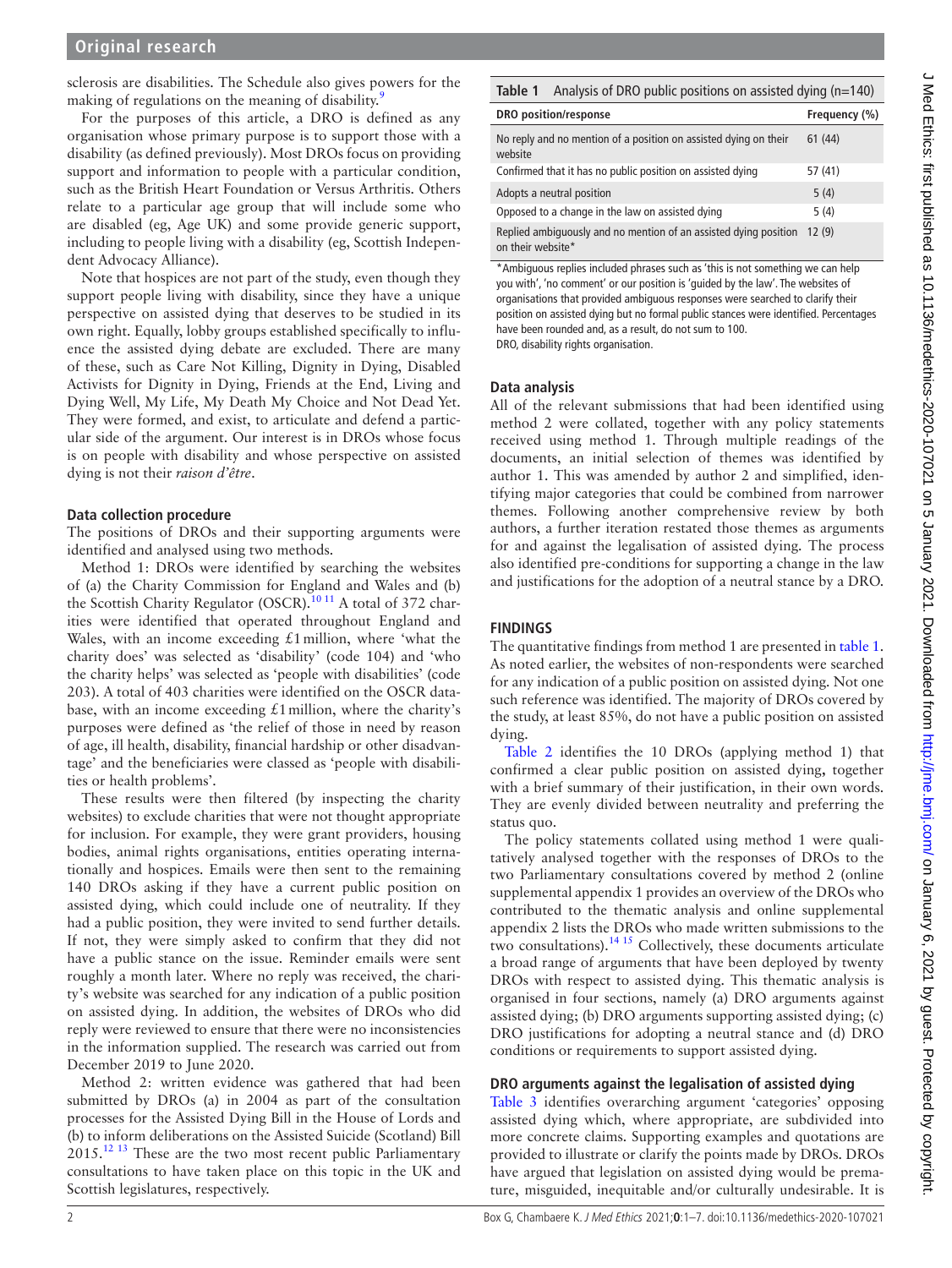<span id="page-3-0"></span>

| Table 2                                  | Disability rights organisations identified as having a clear public position on assisted dying                                                                                                                                                                                                                                                                                                                     |
|------------------------------------------|--------------------------------------------------------------------------------------------------------------------------------------------------------------------------------------------------------------------------------------------------------------------------------------------------------------------------------------------------------------------------------------------------------------------|
| <b>Neutral</b>                           |                                                                                                                                                                                                                                                                                                                                                                                                                    |
| <b>Disability Rights UK</b>              | 'This is a complex issue on which people hold different passionately held views. Disability Rights UK respects those different views'. (Website<br>statement 10 September 2015) <sup>22</sup> and neutral position confirmed in email correspondence (January 2020)                                                                                                                                                |
| <b>Motor Neurone Disease Association</b> | 'The Motor Neurone Disease (MND) Association supports all people with MND, their families and carers. We are a membership organisation<br>and our members hold a wide range of views on assisted dying. We take a position of neutrality towards any change in the law'. (Policy<br>Statement December 2019) <sup>23</sup>                                                                                         |
| <b>Motor Neurone Disease Scotland</b>    | 'As an organisation we neither support nor oppose any attempt to change the law regarding euthanasia or assisted suicide because we<br>believe it is a matter of individual conscience and it is not for the organisation to make judgements'. (General Statement on Euthanasia-<br>Assisted Suicide: undated and not available on website)                                                                        |
| Parkinson's UK                           | 'Parkinson's UK neither supports nor opposes a change in the law to allow assisted suicide. Our position is neutral because we recognise that<br>people affected by Parkinson's have a wide range of personal beliefs on this issue'. (Current website policy statement) <sup>16</sup>                                                                                                                             |
| Spinal Injuries Association              | 'Individuals must have the right support, advocacy and safeguards—particularly at vulnerable times—to enable them to make an informed<br>decision that takes account, not just of their present circumstances but of their potential future'. (Press Release 11 September 2015-not<br>available online) and neutral position confirmed in email correspondence (May 2020)                                          |
| Opposed                                  |                                                                                                                                                                                                                                                                                                                                                                                                                    |
| Alzheimer Scotland                       | 'Against legislation to legalise assisted suicide at this time because service provision to provide high quality palliative care throughout the<br>illness is inconsistent and often poor for people with dementia'. (Evidence submitted to consultation on Assisted Suicide (Scotland) Bill<br>$2015)^{24}$                                                                                                       |
| <b>Inclusion Scotland</b>                | 'Inclusion Scotland acknowledges that disabled people are divided on the issue of assisted suicide. We accept that there are disabled people<br>with sincerely held contrary views. However, when we last consulted on this issue our membership overall remained against the principle of<br>assisted dying/suicide'. (Evidence submitted to consultation on Assisted Suicide (Scotland) Bill 2015) <sup>25</sup> |
| Livability                               | 'As the largest Christian disability charity in the UK, Livability recognise and uphold the sanctity of human life and support the decision<br>reached in Parliament'. (Online Blog September 2015) <sup>26</sup>                                                                                                                                                                                                  |
| Marie Curie Cancer Care                  | 'Our clinical services are focused on helping terminally ill people and their families to live as well as possible  As an organisation providing<br>care, we are not seeking a change in the law to permit euthanasia or physician assisted suicide'. (Current ethical statement on charity<br>website) <sup>27</sup>                                                                                              |
| Scope                                    | 'If you are disabled, you all too often face the view that it's not worth being alive, and that you're a burden. The ban on assisted suicide<br>sends a really powerful message countering this view'. (Press Release 20 January 2018) <sup>28</sup>                                                                                                                                                               |

also argued that there is a risk of coercion and other abuses, a lack of support among key stakeholders and may damage the public trust that is essential to good healthcare. The number of DROs articulating each argument 'category' is provided in parentheses.

## **DRO arguments in favour of the legalisation of assisted dying**

[Table](#page-5-0) 4 summarises the, notably fewer, arguments that were identified in favour of assisted dying. These maintained that a change in the law would promote autonomy, end intense suffering, can be delivered safely and is supported by the DRO's membership.

## **Arguments underpinning the neutral stance adopted by some DROs**

Several DROs espouse a neutral stance with respect to the legalisation of assisted dying. Parkinson's UK, for example, neither support nor oppose a change in the law because they 'recognise that people affected by Parkinson's have a wide range of personal beliefs on this issue'.<sup>[16](#page-6-11)</sup> The stance of the Motor Neurone Disease Association is similar. In their 2018 policy review, they explained that their neutral position allows them to represent all of their members—'a move away from this would run the risk of losing significant and valued support'.<sup>17</sup>

Two further findings are worth noting. First, DROs may feel that they are not yet in a position to commit to a position on this issue. In 2004, for example, Macmillan Cancer Relief felt unable to take a stance 'given our present state of knowledge and the existing legal situation'.<sup>14</sup> Second, the lack of a clear, overarching stance does not prevent DROs from contributing to policy development in this area. Together (Scottish Alliance for Children's Rights) took no position on assisted suicide but was still able to make the argument that 'the rights of children should

be taken into account' and 'the views of a child must be given due weight in accordance with their age and maturity'.<sup>18</sup>

## **Necessary conditions for the legislation to be acceptable**

Although not initially intended, our thematic analysis identified explicit or implicit stances from DROs on the conditions that would need to be satisfied before assisted dying could be safely adopted. The Disability Rights Commission submission, for example, listed 'the substantial systemic changes and support services necessary to support the opportunity of all people with terminal illnesses to live as full lives as possible … and to have genuine choices about the nature of their lives and deaths'.<sup>[14](#page-6-10)</sup> Other DROs highlighted considerations of particular importance for their members, such as access to speech and language therapy or to mental health specialists. These pre-conditions are summarised in [table](#page-6-14) 5 which highlights the importance of improved care services (especially for end of life care), appropriate support throughout the processes of assisted dying and comprehensive, rigorously monitored safeguards.

## **DISCUSSION**

## **Summary of the findings**

The research revealed that the vast majority of DROs in England, Scotland and Wales do not currently have a position on assisted dying. Contrary to often-made claims affirming a consensus of DROs against assisted dying,  $1920$  it has been shown that only 8% of the 140 organisations included in the email survey had a clear public commitment on the issue: those with a public stance are evenly divided between neutrality and opposition with respect to legalisation. The qualitative analysis classified the range of arguments deployed by DROs with respect to assisted dying. While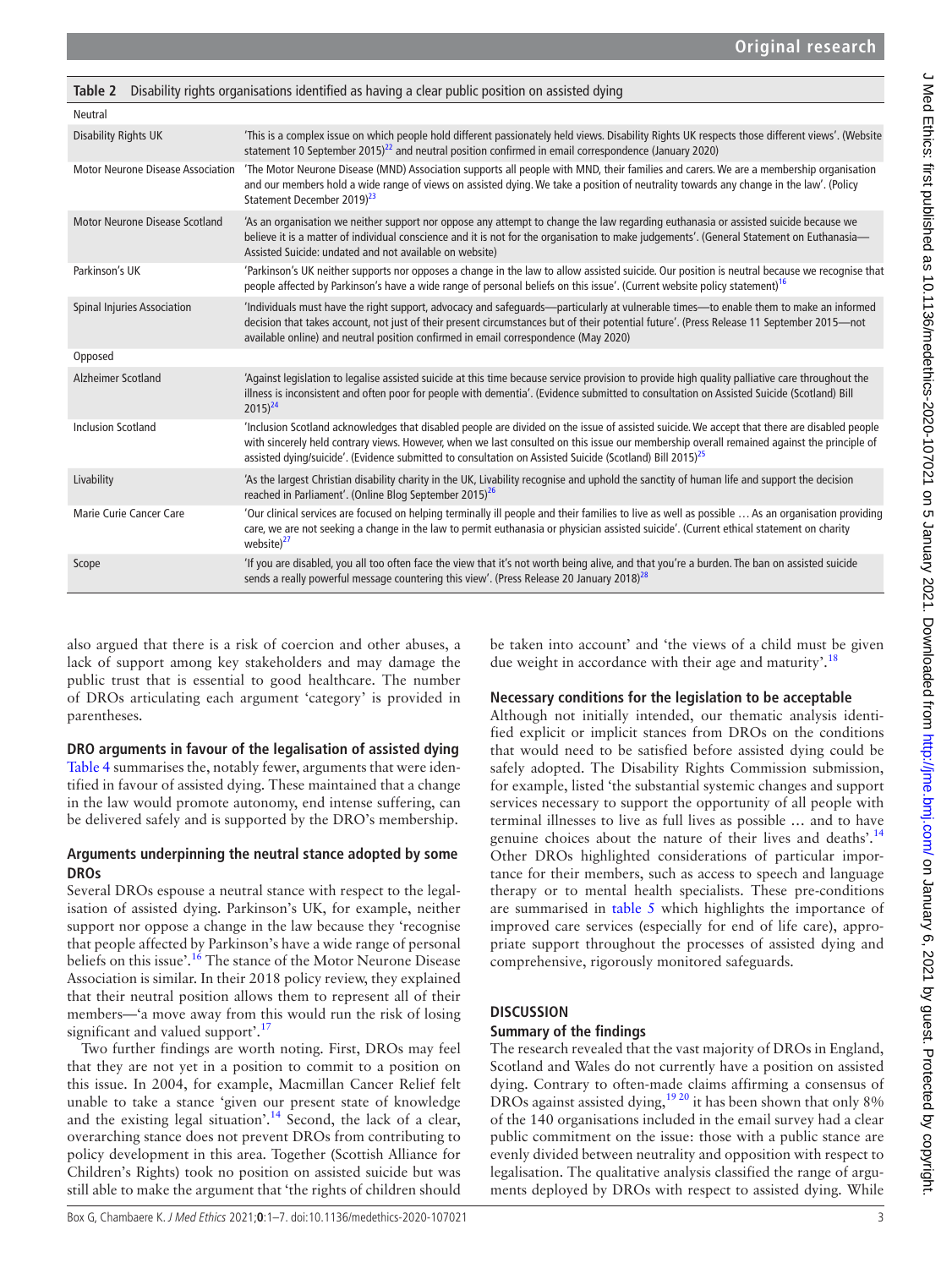## <span id="page-4-0"></span>**Table 3** DRO arguments opposing the legalisation of assisted dying

| Legalisation is premature (mentioned by nine DROs)                             |                                                                                                                                                                                                                                                                                                                                                                                                                                                                                                   |
|--------------------------------------------------------------------------------|---------------------------------------------------------------------------------------------------------------------------------------------------------------------------------------------------------------------------------------------------------------------------------------------------------------------------------------------------------------------------------------------------------------------------------------------------------------------------------------------------|
| Services are currently inadequate                                              | In their written submission to the House of Lords, the Disability Rights Commission (DRC) contended that 'it is<br>essential to improve palliative care  before assisted dying is offered to patients'. <sup>29</sup> More broadly, the social<br>and material preconditions for assisted dying to be legalised have yet to be fulfilled.                                                                                                                                                         |
| Genuinely autonomous choices are not currently possible                        | According to Alzheimer Scotland, 'people with dementia may not have a balanced view of the options; end of<br>life choices do not exist'. <sup>24</sup> The autonomy-based arguments in favour of assisted dying fail to understand the<br>current realities, and the stark denial of autonomy, for disabled people.                                                                                                                                                                              |
| Issue requires further research and debate                                     | Marie Curie Cancer Care, writing in 2004, strongly supported the call 'for a delay in legislation until the<br>results of robust research into all aspects of euthanasia and PAD [physician assisted dying] are available and<br>have been widely debated in society'. The issue should be addressed as part of a wider discussion of 'how<br>society cares for those who are approaching the end of life'. <sup>14</sup>                                                                         |
| Legalisation would lead to direct or indirect coercion (mentioned by six DROs) |                                                                                                                                                                                                                                                                                                                                                                                                                                                                                                   |
| Disabled people may be directly pressured into opting for assisted<br>dying    | This pressure might come from friends, family or professionals who judge that someone would be better<br>off dead. It may be motivated by self-interest but also as a result of the 'extreme difficulties that so often<br>arise out of the 'caring' role because of lack of appropriate service provision and palliative care'. (Disability<br>Awareness in Action) <sup>14</sup>                                                                                                                |
| Disabled people may be indirectly pressured into assisted dying                | The DRC argues that some will opt for assisted dying as they feel that 'they are an unacceptable burden on<br>loves ones <sup>ri4</sup> while Livability suggests that, at its most extreme, 'the 'right to die' may become a 'duty' for the<br>most vulnerable people'. <sup>26</sup>                                                                                                                                                                                                            |
| Legalisation cannot guarantee effective safeguards (mentioned by five DROs)    |                                                                                                                                                                                                                                                                                                                                                                                                                                                                                                   |
| Any safeguarding measures will be ineffective or open to abuse                 | DROs expressed concerns about the safeguards, including monitoring and policing, included within the<br>proposed legislation. Help the Aged stated that their 'principal objection' to the proposed legislation 'related<br>to the absence of robust and effective protective mechanisms against potential abuse'. <sup>14</sup>                                                                                                                                                                  |
| Medical decisions are unreliable and often inconsistent                        | Judgments about the timing of an illness becoming terminal can be unreliable. Together for Short Lives, for<br>example, note that 'it is much more difficult to identify when a young person is moving into their end of life<br>phase'. <sup>30</sup>                                                                                                                                                                                                                                            |
| A 'slippery slope', will result with widening of coverage                      | In a joint letter relating to Lord Falconer's Assisted Dying Bill in 2014, Scope (and others) affirmed that 'where<br>assisted suicide or euthanasia have been legalised, there has been significant expansion of the groups who<br>qualify-whether through broadening of the definition by statute or through evolution of the way the law is<br>interpreted <sup>31</sup>                                                                                                                       |
| Legalisation is misguided (mentioned by three DROs)                            |                                                                                                                                                                                                                                                                                                                                                                                                                                                                                                   |
| dying                                                                          | The policy focus should be on care and support rather than assisted Requests for help to die are often driven by poor quality of life which, according to Inclusion Scotland, 'results<br>from public attitudes towards disability, poor services, poverty and inaccessible public spaces'. Rather than<br>giving 'priority to enabling people who have impairments to have a (debatably) good death' the government<br>should be 'supporting them to have the best possible life'. <sup>25</sup> |
| Assisted dying values profit more than people                                  | Inclusion Scotland also recommended safeguards to avoid institutional gains that might result from assisted<br>dying, highlighting 'governments who wish to save money to fund tax cuts' and 'local authorities/health<br>authorities who could save expenditure on expensive care provision'. <sup>25</sup>                                                                                                                                                                                      |
| It is never right to help someone to die                                       | Disability Awareness in Action maintain that 'in the situation of someone wishing to commit suicide<br>because of pain and suffering, it is the duty of society not to help them to die but to alleviate their pain and<br>suffering'. <sup>14</sup>                                                                                                                                                                                                                                              |
| Assisted dying is unnecessary                                                  | The DRC refers to palliative care professionals who state that 'drugs can control most pain for most people-<br>the ability to control physical pain is limited to a slight degree in just five percent of people'. <sup>14</sup>                                                                                                                                                                                                                                                                 |
| Legalisation perpetuates an undesirable culture (mentioned by three DROs)      |                                                                                                                                                                                                                                                                                                                                                                                                                                                                                                   |
| Assisted dying reflects the prejudices disabled people face                    | Negative perceptions of life as a disabled person are widespread and regularly reinforced by the media. The<br>prevailing culture values human life only in financial terms and disabled people are viewed as 'scroungers',<br>'cheats' and 'skivers' who impose a burden on the economy (Inclusion Scotland). <sup>25</sup>                                                                                                                                                                      |
| Assisted dying would further devalue the lives of disabled people              | In a 2011 article in a national newspaper, the Scope Chief Executive cited a ComRes poll which indicated that<br>56% of disabled people felt 'the legalisation of assisted suicide would be detrimental to the way that they<br>are viewed by society as a whole'. <sup>32</sup>                                                                                                                                                                                                                  |
| Disabled people are encouraged to give up                                      | Assisted dying encourages a perception that ending lives can be merciful and that it is of course, 'naturally' a<br>'kindness to help people who are terminally ill or significantly disabled (or both) to die'. <sup>25</sup>                                                                                                                                                                                                                                                                    |
| Legalisation would damage the healthcare system (mentioned by three DROs)      |                                                                                                                                                                                                                                                                                                                                                                                                                                                                                                   |
| Assisted dying would undermine trust in healthcare                             | The DRC shares the fears of the British Medical Association (BMA) that 'it could undermine the trust the<br>vulnerable, elderly, disabled or very ill patients have in the health care system'. <sup>25</sup>                                                                                                                                                                                                                                                                                     |
| The doctor-patient relationship would be harmed                                | Inclusion Scotland asserts that 'everyone must be able to trust that their doctor is there to promote their<br>good health  the National Health Service should not be transformed into a National Death Service'. <sup>14</sup>                                                                                                                                                                                                                                                                   |
| Miscellaneous arguments (mentioned by three DROs)                              |                                                                                                                                                                                                                                                                                                                                                                                                                                                                                                   |
| Legalisation is widely opposed                                                 | The DRC stated that 'there is a body of opinion among not only disabled people, but also ethicists and the<br>legal and medical professionals that believes there is such a significant risk that they have recommended<br>euthanasia is not legalised'. <sup>14</sup>                                                                                                                                                                                                                            |

Continued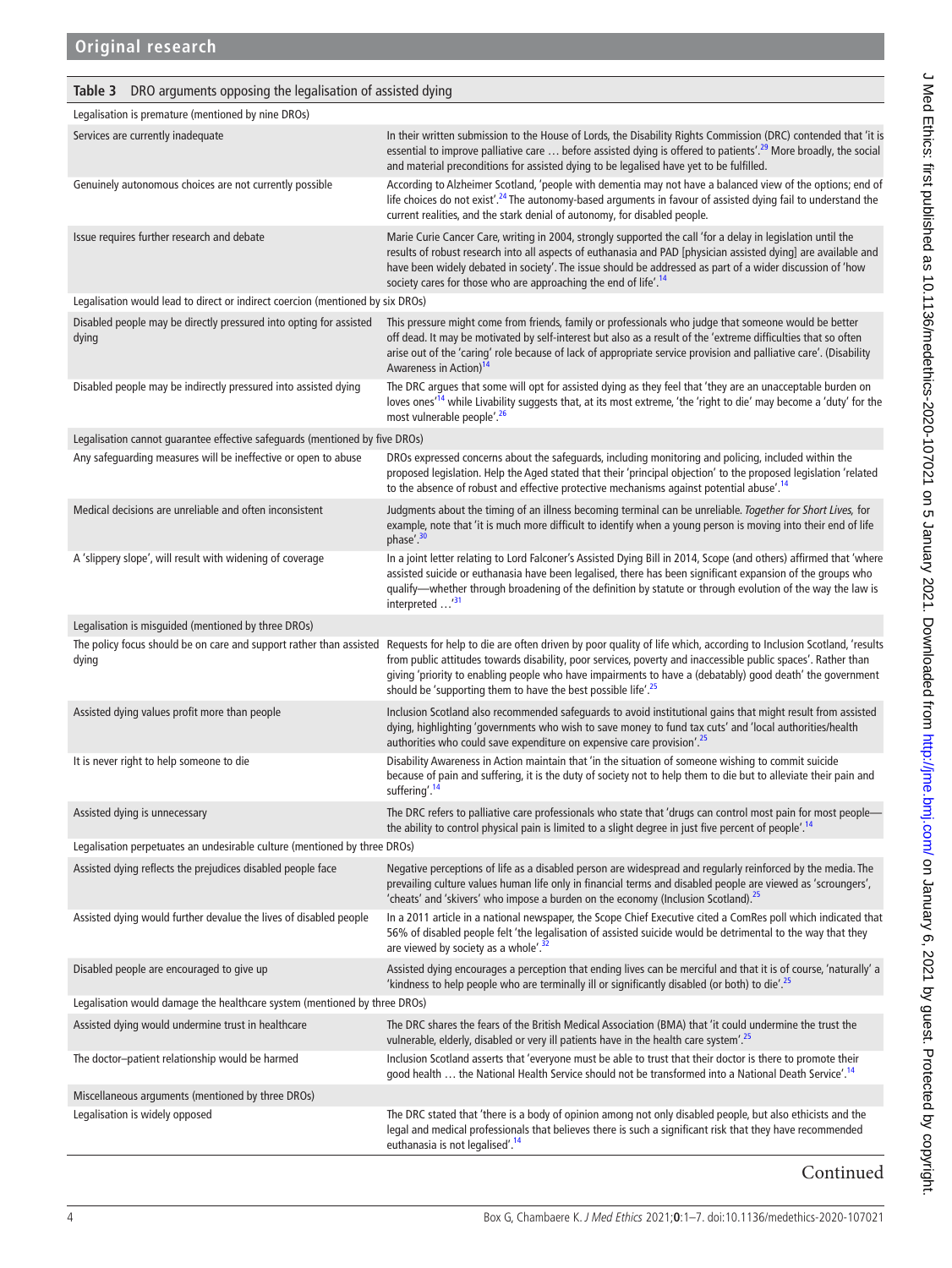| <b>ー NADA ロ+hiro- firro+</b> -                                                                                                                                                                                                          |
|-----------------------------------------------------------------------------------------------------------------------------------------------------------------------------------------------------------------------------------------|
|                                                                                                                                                                                                                                         |
|                                                                                                                                                                                                                                         |
|                                                                                                                                                                                                                                         |
|                                                                                                                                                                                                                                         |
|                                                                                                                                                                                                                                         |
|                                                                                                                                                                                                                                         |
|                                                                                                                                                                                                                                         |
|                                                                                                                                                                                                                                         |
|                                                                                                                                                                                                                                         |
|                                                                                                                                                                                                                                         |
|                                                                                                                                                                                                                                         |
|                                                                                                                                                                                                                                         |
|                                                                                                                                                                                                                                         |
|                                                                                                                                                                                                                                         |
|                                                                                                                                                                                                                                         |
|                                                                                                                                                                                                                                         |
|                                                                                                                                                                                                                                         |
|                                                                                                                                                                                                                                         |
|                                                                                                                                                                                                                                         |
|                                                                                                                                                                                                                                         |
|                                                                                                                                                                                                                                         |
|                                                                                                                                                                                                                                         |
|                                                                                                                                                                                                                                         |
|                                                                                                                                                                                                                                         |
|                                                                                                                                                                                                                                         |
|                                                                                                                                                                                                                                         |
|                                                                                                                                                                                                                                         |
|                                                                                                                                                                                                                                         |
|                                                                                                                                                                                                                                         |
|                                                                                                                                                                                                                                         |
|                                                                                                                                                                                                                                         |
|                                                                                                                                                                                                                                         |
|                                                                                                                                                                                                                                         |
|                                                                                                                                                                                                                                         |
|                                                                                                                                                                                                                                         |
|                                                                                                                                                                                                                                         |
|                                                                                                                                                                                                                                         |
|                                                                                                                                                                                                                                         |
|                                                                                                                                                                                                                                         |
|                                                                                                                                                                                                                                         |
|                                                                                                                                                                                                                                         |
|                                                                                                                                                                                                                                         |
|                                                                                                                                                                                                                                         |
|                                                                                                                                                                                                                                         |
|                                                                                                                                                                                                                                         |
|                                                                                                                                                                                                                                         |
|                                                                                                                                                                                                                                         |
|                                                                                                                                                                                                                                         |
|                                                                                                                                                                                                                                         |
|                                                                                                                                                                                                                                         |
|                                                                                                                                                                                                                                         |
|                                                                                                                                                                                                                                         |
|                                                                                                                                                                                                                                         |
|                                                                                                                                                                                                                                         |
|                                                                                                                                                                                                                                         |
| <b>こう) とうと キャンファバトトキャハ・/ハレレ</b>                                                                                                                                                                                                         |
|                                                                                                                                                                                                                                         |
| o incorrect interest incorrect income incorrect incorrect incorrect income income incorrect incorrect incorrect income incorrect income income income income income income income income income income income income income in<br>Ninna |
|                                                                                                                                                                                                                                         |
|                                                                                                                                                                                                                                         |
|                                                                                                                                                                                                                                         |
|                                                                                                                                                                                                                                         |
|                                                                                                                                                                                                                                         |
|                                                                                                                                                                                                                                         |
|                                                                                                                                                                                                                                         |
|                                                                                                                                                                                                                                         |
|                                                                                                                                                                                                                                         |
|                                                                                                                                                                                                                                         |
|                                                                                                                                                                                                                                         |
|                                                                                                                                                                                                                                         |
|                                                                                                                                                                                                                                         |
|                                                                                                                                                                                                                                         |
|                                                                                                                                                                                                                                         |
|                                                                                                                                                                                                                                         |
|                                                                                                                                                                                                                                         |
|                                                                                                                                                                                                                                         |
| <b>CITE CIT CATTLESS IN CIT CIT - 2 Y</b>                                                                                                                                                                                               |
|                                                                                                                                                                                                                                         |
|                                                                                                                                                                                                                                         |
|                                                                                                                                                                                                                                         |
|                                                                                                                                                                                                                                         |
| t                                                                                                                                                                                                                                       |
|                                                                                                                                                                                                                                         |
|                                                                                                                                                                                                                                         |
|                                                                                                                                                                                                                                         |
|                                                                                                                                                                                                                                         |
|                                                                                                                                                                                                                                         |
|                                                                                                                                                                                                                                         |
| <b>1975 - 1976 - 1976 - 1976 - 1976 - 197</b>                                                                                                                                                                                           |
|                                                                                                                                                                                                                                         |
|                                                                                                                                                                                                                                         |
|                                                                                                                                                                                                                                         |

| Table 3 | Continued |  |
|---------|-----------|--|
|         |           |  |

| Legalisation fails to respect the sanctity of life and suicide should<br>not be aided | In 2015, Livability argued that suicide should never be facilitated. 'While people who attempt to take<br>their own lives are, rightly, treated with understanding, suicide itself is not regarded as something to be<br>encouraged, much less assisted <sup>125</sup>                                           |
|---------------------------------------------------------------------------------------|------------------------------------------------------------------------------------------------------------------------------------------------------------------------------------------------------------------------------------------------------------------------------------------------------------------|
| Legalisation introduces inequity among disabled people                                | With respect to Lord Joffe's 2005 Bill, the DRC objected that the exclusion of people with learning disabilities<br>and mental health service users is discriminatory since it prevents 'some disabled people from being able to<br>make decisions freely available to other sections of society'. <sup>14</sup> |
| DRO dicability rights organisation                                                    |                                                                                                                                                                                                                                                                                                                  |

DRO, disability rights organisation.

supporters focused on autonomy and the avoidance of unnecessary suffering, opponents of assisted dying identified a range of concerns relating (among other things) to the paucity of existing care services, the lack of genuine choices, the coercion of vulnerable individuals and the reinforcement of a culture that devalues and prejudices the lives of disabled people. The thematic review also captured the conditions that must be satisfied before certain DROs could support assisted dying, as well as the reasons why some currently maintain a neutral stance.

#### **Strengths and limitations**

This study provides important insights into the attitudes of a key stakeholder group on assisted dying in Great Britain. It combines breadth and depth, both clarifying the distribution of DRO positions and revealing their underlying reasoning. The range of arguments was limited, however, by our decision to exclude contributions made by DROs to the 2012 Commission on Assisted Dying (a supposedly independent body whose objectivity was strongly contested by some critics within the disability movement).<sup>21</sup> The breadth of coverage was narrowed further by excluding the contributions of organisations dedicated to lobbying in this area. As a result, the thematic analysis is less rich than it might otherwise have been. We were also conscious throughout of the potential disadvantages of combining data from a range of years in our thematic review but concluded that the arguments that we analysed remain relevant to contemporary debates (even if the views of some DROs have changed over time).

#### **Interpretation of the findings**

Several factors might explain the low proportion of DROs with a firm public position. Some may feel that their views carry little weight relative to other stakeholders, such as the media or medical organisations, making it irrational to spend time (and political capital) on the issue. Others may find silence on the topic to be a prudent approach (given its divisiveness) or will view it as a marginal issue that would only touch a small proportion of their membership. There may also be a reluctance to adopt a position without a clear process to understand the views

of their membership. One consequence of these (entirely legitimate) considerations is to weaken the validity of generalisations about the views of DROs, as a class, on assisted dying. With so many DROs silent on the issue, we simply do not know what the majority feels.

It is equally worth reflecting on the reasons why DROs have adopted a position of neutrality. For some, this follows from an overarching principle that it is not for the DRO to take a stance on matters of personal conscience. Indeed, DROs with a passion to help those with a particular condition may fear that 'taking a side' would deter some people from accessing information and services from which they might greatly benefit. Other DROs, such as the Motor Neurone Disease Association recognise that 'there are a number of very active organisations on both sides of the debate which our members and supporters are free to join'.<sup>[17](#page-6-12)</sup> This is an interesting approach, hinting at the delegation of representation on a key moral issue to specialist, crosscondition, lobby groups.

Of course, the adoption of a neutral stance does not require a DRO to remain silent on assisted dying. They have been able, together with DROs who support or oppose assisted dying, to propose necessary measures, such as those presented in [table](#page-6-14) 5. Given the polarised nature of the debate, this could even be considered their 'ideal' function. DROs can deploy their expertise to help governments and legislators to tailor assisted dying provisions so that they are safe and effective for people with vastly different underlying health problems. These might be sensitive to, for example, fluctuating or degenerative health conditions, clinical depression, the needs of carers or children and young adults. Equally, DROs who oppose assisted dying, as things stand, can use the issue as leverage to push for change in other areas, notably improved palliative care provision and better support for independent living.

The thematic review identified a far broader range of arguments employed by DROs against assisted dying than in support of its legalisation. It is noteworthy that opponents often focused on protecting the interests of disabled people as a class with shared interests that might be damaged by the introduction of

<span id="page-5-0"></span>

| DRO arguments supporting assisted dying<br>Table 4                         |                                                                                                                                                                                                                                                                                                                                              |
|----------------------------------------------------------------------------|----------------------------------------------------------------------------------------------------------------------------------------------------------------------------------------------------------------------------------------------------------------------------------------------------------------------------------------------|
| The legislation respects individual autonomy                               | The Terence Higgins Trust notes that people are often obliged to take difficult and complex decisions about<br>their care. 'The provision of a safe and regulated option of assisted dying for competent, terminally ill adults<br>would extend their choice to be able to make decisions throughout their life with HIV'. <sup>14</sup>     |
| Some lives are no longer worth living and can be unbearably<br>distressing | Macmillan Cancer Relief maintains that 'a small number of people who are terminally ill have symptoms<br>that cannot be relieved by palliative measures <sup>114</sup> (House of Lords Volume II, page 708) while the Scottish<br>Disability Equality Forum (SDEF) states that 'life should be about quality not just length'. <sup>33</sup> |
| The legislation is supported by the membership                             | The SDEF further notes that its members agree with the principle of making assisted suicide 'legally<br>allowable'. <sup>33</sup>                                                                                                                                                                                                            |
| The legislation can provide suitable safeguards                            | In its 2004 submission, the Terrence Higgins Trust expressed confidence that the proposed Bill would<br>provide 'careful safequards, including the obligatory consideration of all the alternatives, in particular the<br>option of palliative care, the provision of pain control and the revocation of decision at any time. <sup>14</sup> |
| DRO, disability rights organisation.                                       |                                                                                                                                                                                                                                                                                                                                              |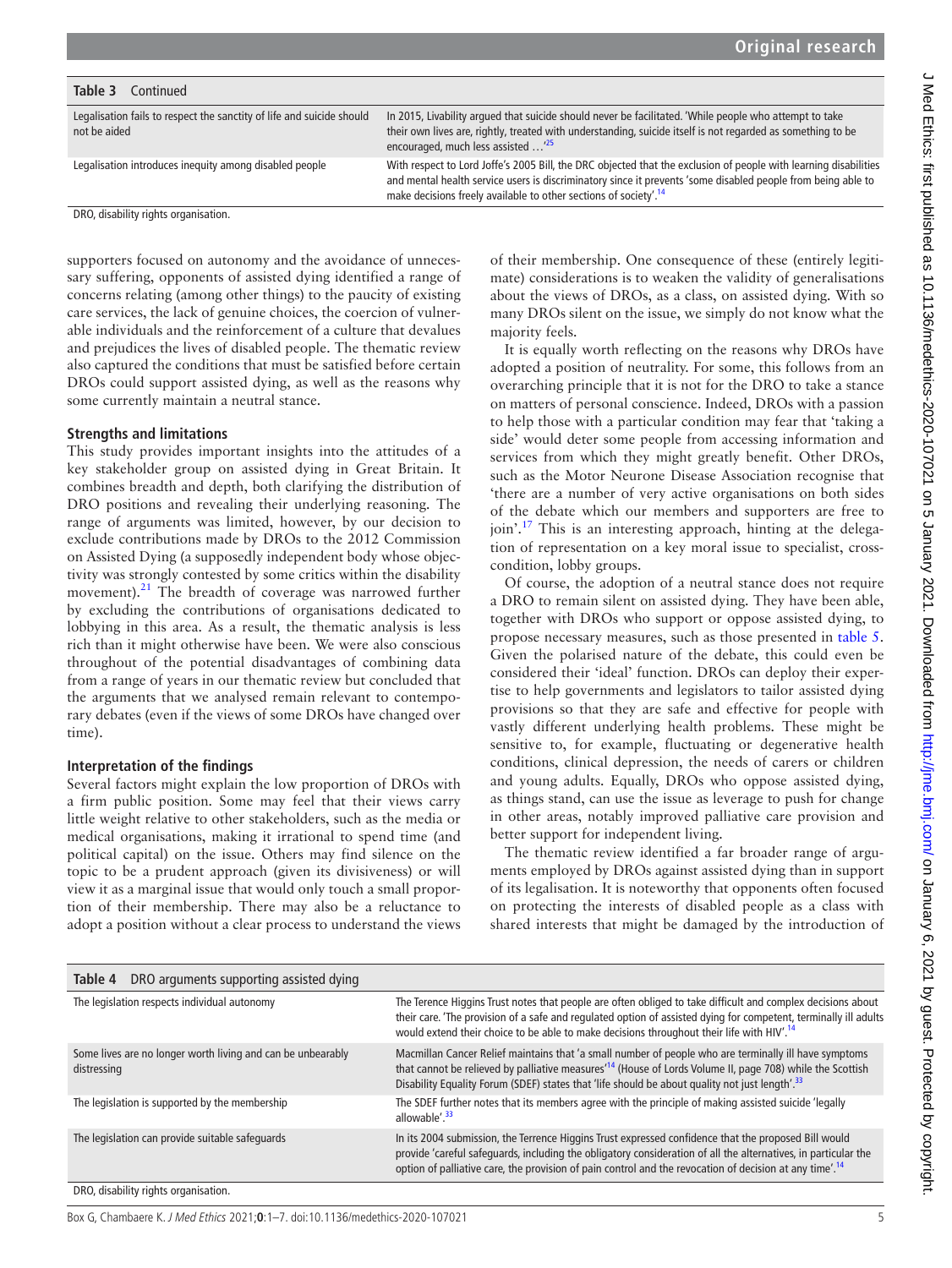| rapie p<br>preconditions to supporting assisted uping                                   |                                                                                                                                                                                                                                                                                                    |  |
|-----------------------------------------------------------------------------------------|----------------------------------------------------------------------------------------------------------------------------------------------------------------------------------------------------------------------------------------------------------------------------------------------------|--|
| Health and care services for disabled people need to<br>be radically improved           | Discrimination against disabled people must not be tolerated, inequalities (including geographical differences in care)<br>should be eliminated and there should be a right to independent living with comprehensive support services.                                                             |  |
| Assisted dying debate must be part of a wider<br>commitment to improve end of life care | Specialist palliative care and hospice services must be accessible to all who need it. Any discussion of assisted dying<br>should take place in the context of the support available to those who are terminally ill, with full discussion of alternative<br>approaches that might be taken.       |  |
| Those considering assisted dying must be fully<br>supported throughout the process      | There should be a right to comprehensive information, independent advocacy, specialist input and access to<br>communication aids (such as speech and language therapy). The needs of families and carers should be addressed and<br>disabled people must be empowered to make their own decisions. |  |
| Effective safeguards must be put in place                                               | These include mental health assessments, psychological support, elimination of all forms of coercion, provisions to<br>change one's mind without time pressures, competent doctors who know their patients and their conditions, and rigorous<br>monitoring processes.                             |  |

<span id="page-6-14"></span>**Table 5** Disability rights organisation preconditions for supporting assisted dying

assisted dying. The arguments in favour of assisted dying, on the other hand, were more individualistic: disabled people are suffering needlessly, some want to be able to end their lives and they should be able to choose to do so. The 'group interests vs individual autonomy' division is central to understanding the disagreements between DROs. It is worth adding that, in many cases, DROs were not opposed to assisted dying in principle but were willing to support it if certain conditions were satisfied, Some of these preconditions, however, would require radical redistributions of resources and substantial cultural changes that will not easily be delivered.

## **Recommendations**

Wherever the legalisation of assisted dying is contemplated, we would recommend that the consultation process included the following measures. First, capture the views of people living with disability directly using robust polling methods. Second, reach out to DROs and welcome their input into the debate, reassuring them that their insights add value even if they do not wish to commit to supporting either side of the issue. Third, DROs should be more willing to engage with this issue: cancer charities, for example, are notably silent given that cancer sufferers make up a substantial proportion of those opting for assisted dying.<sup>[1](#page-6-0)</sup> Fourth, learn from the experience of disabled people and DROs in countries where assisted dying has been introduced. Through this combination of strategies, the views of a key stakeholder group can be given the prominence that it merits.

## **Conclusions**

The vast majority of people who would opt for assisted dying will have a disability. It is important therefore that the views of those living with disability are understood by legislators and policy-makers when considering legislative reform. DROs should play an important role in representing their members but our research shows that most are not engaged in that process. As a consequence, there is a risk that the voices of disabled people may carry less weight than they should and that the quality of policy-making on this critically important issue is thereby impoverished.

**Funding** The authors have not declared a specific grant for this research from any funding agency in the public, commercial or not-for-profit sectors.

**Competing interests** None declared.

**Patient consent for publication** Not required.

**Provenance and peer review** Not commissioned; externally peer reviewed.

**Data availability statement** Data are available upon reasonable request. Data are simply a spreadsheet capturing the views of DROs and a series of documents that describe their public positions on assisted dying/assisted suicide.

**Supplemental material** This content has been supplied by the author(s). It has not been vetted by BMJ Publishing Group Limited (BMJ) and may not have been peer-reviewed. Any opinions or recommendations discussed are solely those of the author(s) and are not endorsed by BMJ. BMJ disclaims all liability and responsibility arising from any reliance placed on the content. Where the content includes any translated material, BMJ does not warrant the accuracy and reliability of the translations (including but not limited to local regulations, clinical guidelines, terminology, drug names and drug dosages), and is not responsible for any error and/or omissions arising from translation and adaptation or otherwise.

## **REFERENCES**

- <span id="page-6-0"></span>1 Mroz S, Dierickx S, Deliens L, Mortier F, et al. Assisted dying around the world: a status quaestionis. [Ann Palliat Med](http://dx.doi.org/10.21037/apm-20-637) 2020;9(6):57. epub ahead of print.
- <span id="page-6-1"></span>2 House of Commons Library. The law on assisted dying, 2020. Available: [https://](https://commonslibrary.parliament.uk/research-briefings/cdp-2020-0009/) [commonslibrary.parliament.uk/research-briefings/cdp-2020-0009/](https://commonslibrary.parliament.uk/research-briefings/cdp-2020-0009/) [Accessed 2 Jul 2020].
- 3 Gordon Ross V advocate General CSIH 12 2016.
- <span id="page-6-2"></span>4 Assisted Dying (No.2 Bill). Parliament: house of commons. London: The Stationery Office, 2015. [https://publications.parliament.uk/pa/bills/cbill/2015-2016/0007/16007.](https://publications.parliament.uk/pa/bills/cbill/2015-2016/0007/16007.pdf) [pdf.](https://publications.parliament.uk/pa/bills/cbill/2015-2016/0007/16007.pdf) (Accessed on 7 May 2020).
- <span id="page-6-3"></span>5 Assisted suicide (Scotland) bill 2015 P2. The Scottish Parliament. sp paper 712. Available: [https://www.parliament.scot/S4\\_Bills/Assisted%20Suicide/b40s4-introd](https://www.parliament.scot/S4_Bills/Assisted%20Suicide/b40s4-introd-en.pdf)[en.pdf](https://www.parliament.scot/S4_Bills/Assisted%20Suicide/b40s4-introd-en.pdf) [Accessed on 22 June 2020].
- <span id="page-6-4"></span>6 R (on the application of Nicklinson and another) v Ministry of Justice [2014] UKSC 38.
- <span id="page-6-5"></span>7 United Nations. United nations disability inclusion strategy, 2019. Available: [https://](https://www.un.org/en/content/disabilitystrategy/) [www.un.org/en/content/disabilitystrategy/](https://www.un.org/en/content/disabilitystrategy/) [Accessed 3 Jul 2020].
- <span id="page-6-6"></span>8 UK equality act 2010 section 6. Available: [http://www.legislation.gov.uk/ukpga/2010/](http://www.legislation.gov.uk/ukpga/2010/15/section/6) [15/section/6](http://www.legislation.gov.uk/ukpga/2010/15/section/6) [Accessed 12 May 2020].
- <span id="page-6-7"></span>9 UK equality act 2010 schedule 1. Available: [http://www.legislation.gov.uk/ukpga/](http://www.legislation.gov.uk/ukpga/2010/15/schedule/1) [2010/15/schedule/1](http://www.legislation.gov.uk/ukpga/2010/15/schedule/1) [Accessed 12 May 2020].
- <span id="page-6-8"></span>10 Charity Commission for England and Wales online register of charities, 2019. Available: [https://apps.charitycommission.gov.uk/showcharity/registerofcharities/](https://apps.charitycommission.gov.uk/showcharity/registerofcharities/RegisterHomePage.aspx) [RegisterHomePage.aspx](https://apps.charitycommission.gov.uk/showcharity/registerofcharities/RegisterHomePage.aspx)
- 11 Scottish charity regulator online charity search, 2019. Available: [https://www.oscr.org.](https://www.oscr.org.uk/search/) [uk/search/](https://www.oscr.org.uk/search/)
- <span id="page-6-9"></span>12 House of Lords. House of Lords select Committee report on the assisted dying for the terminally ill bill volume II evidence, 2005. Available: [https://publications.parliament.](https://publications.parliament.uk/pa/ld200405/ldselect/ldasdy/86/86ii.pdf) [uk/pa/ld200405/ldselect/ldasdy/86/86ii.pdf](https://publications.parliament.uk/pa/ld200405/ldselect/ldasdy/86/86ii.pdf) [Accessed 28 Jul 2020].
- 13 Health and Sport Committee of the Scottish Parliament. Stage one report on assisted suicide (Scotland) bill, 2015. Available: [https://www.parliament.scot/S4\\_Healthan](https://www.parliament.scot/S4_HealthandSportCommittee/Reports/her15-06w-rev.pdf) [dSportCommittee/Reports/her15-06w-rev.pdf](https://www.parliament.scot/S4_HealthandSportCommittee/Reports/her15-06w-rev.pdf) [Accessed 28 Jul 2020].
- <span id="page-6-10"></span>14 House of Lords Select Committee on the Assisted Dying for the Terminally Ill Bill. The house of Lords consultation submissions can be found in the assisted dying for the terminally ill bill first report, 2005. Available: [https://publications.parliament.uk/pa/ld/](https://publications.parliament.uk/pa/ld/ldasdy.htm) [ldasdy.htm](https://publications.parliament.uk/pa/ld/ldasdy.htm) [Accessed 22 Jun 2020].
- 15 Health and Sport Committee of the Scottish Parliament. The Scottish Parliament consultation submissions can be found in the stage one report on assisted suicide (Scotland) bill, 2015. Available: [https://www.parliament.scot/S4\\_HealthandSportCo](https://www.parliament.scot/S4_HealthandSportCommittee/Reports/her15-06w-rev.pdf) [mmittee/Reports/her15-06w-rev.pdf](https://www.parliament.scot/S4_HealthandSportCommittee/Reports/her15-06w-rev.pdf) [Accessed 22 Jun 2020].
- <span id="page-6-11"></span>16 Parkinson's UK. Policy statement: end of life care, 2018. Available: [https://www.](https://www.parkinsons.org.uk/about-us/end-life-and-assisted-suicide) [parkinsons.org.uk/about-us/end-life-and-assisted-suicide](https://www.parkinsons.org.uk/about-us/end-life-and-assisted-suicide) [Accessed 12 May 2020].
- <span id="page-6-12"></span>17 Motor Neurone Disease Association. Review of policy on assisted dying, 2018. Available: [https://www.mndassociation.org/app/uploads/2012/03/Review-of-Policy](https://www.mndassociation.org/app/uploads/2012/03/Review-of-Policy-on-Assisted-Dying.pdf)[on-Assisted-Dying.pdf](https://www.mndassociation.org/app/uploads/2012/03/Review-of-Policy-on-Assisted-Dying.pdf) [Accessed 29 Jul 2020].
- <span id="page-6-13"></span>18 Health and Sport Committee of the Scottish Parliament. 30 Together (Scottish Alliance for Children's Rights) submission to the Stage One Report on Assisted Suicide (Scotland) Bill, 2015. Available: [http://www.parliament.scot/S4\\_HealthandSportCo](http://www.parliament.scot/S4_HealthandSportCommittee/Assisted%20Suicide%20Bill%20submissions/Together(ScottishAllianceforChildrensRights)ASB396.pdf) [mmittee/Assisted%20Suicide%20Bill%20submissions/Together\(ScottishAllianceforC](http://www.parliament.scot/S4_HealthandSportCommittee/Assisted%20Suicide%20Bill%20submissions/Together(ScottishAllianceforChildrensRights)ASB396.pdf) [hildrensRights\)ASB396.pdf](http://www.parliament.scot/S4_HealthandSportCommittee/Assisted%20Suicide%20Bill%20submissions/Together(ScottishAllianceforChildrensRights)ASB396.pdf) [Accessed 29 Jul 2020].
- <span id="page-6-15"></span>19 Hansard HL Debate. Lord Carter speaking in the house of Lords debate on the assisted dying for the terminally ill bill, 2006. Available: [https://publications.](https://publications.parliament.uk/pa/ld200506/ldhansrd/vo060512/text/60512-28.htm)